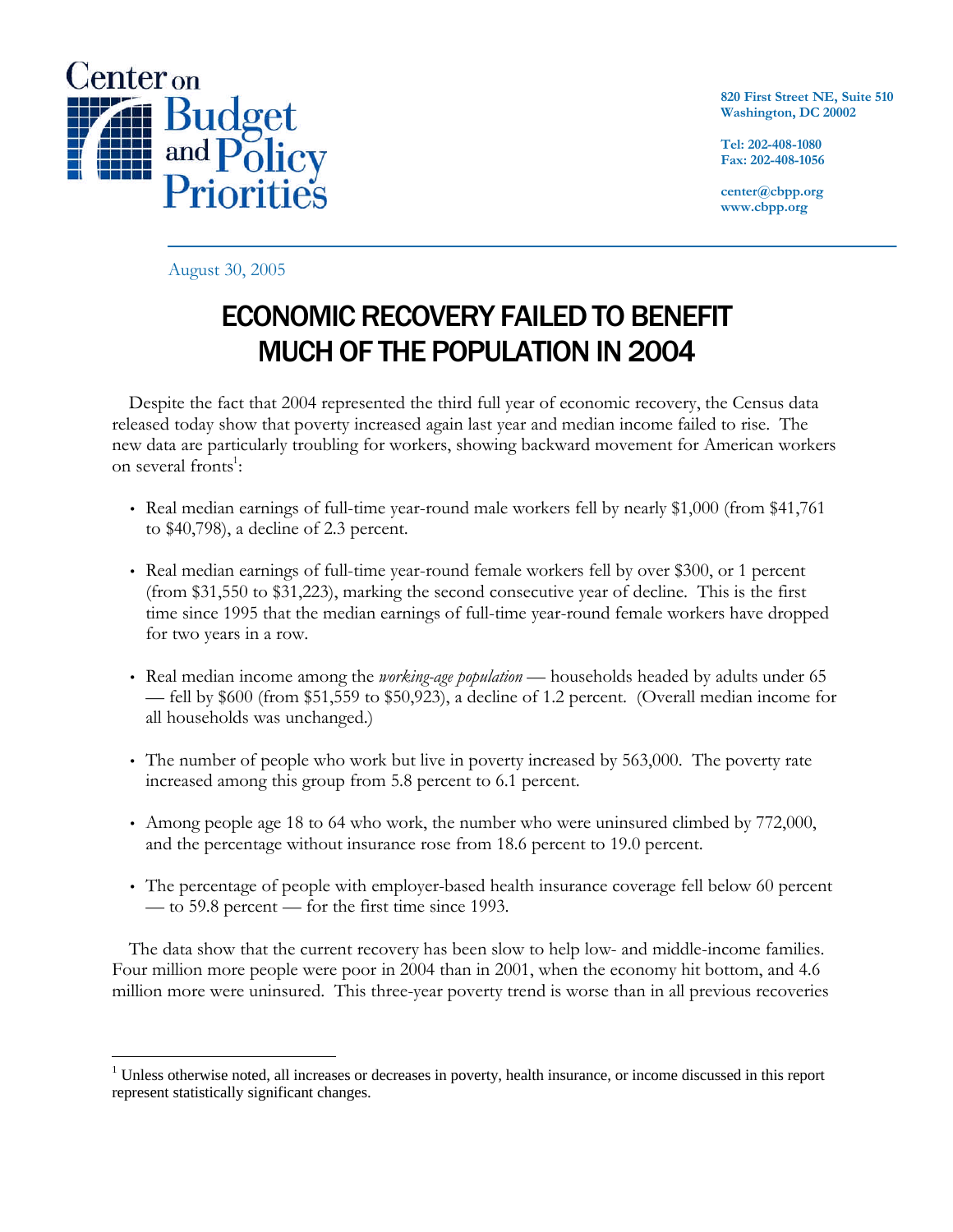over the last 45 years, except for downturn of the early 1990s.<sup>2</sup> Median income is about equal to its level in 2001, but remains significantly below pre-recession levels. Income growth between 2001 and 2004 was slower than during all previous recessions over the last 45 years, again with the exception of the downturn of the early 1990s.

These data are the latest evidence that the economic recovery is neither strong nor broad-based and is leaving many Americans behind… Congress should not be pursuing policies that take these adverse trends in poverty, income, and health insurance and make them worse.

 — Robert Greenstein, Executive Director, CBPP

In short, the Census data provide new evidence that, as in 2002 and 2003, the recovery in 2004 was neither robust nor broad-based. Developments in early 2005 point toward continued problems, with real wages failing to improve according to the data currently available.

Robert Greenstein, executive director of the Center on Budget and Policy Priorities, noted: "These data are the latest evidence that the economic recovery is neither strong nor broad-based and is leaving many Americans behind. 2004 was the third full year of economic recovery. Yet among working-age Americans — adults under 65 — poverty increased, income fell, and both the percentage and number of people who were uninsured climbed further."

Greenstein added that, "In September, Congress intends to cut taxes again primarily for high-income Americans, and to cover a portion of the tax-cut costs by reducing benefits and services, like Medicaid and food stamps, for low-income working families who are not faring well in this economy. Congress should not be pursuing policies that take these adverse trends in poverty, income, and health insurance and make them worse."

This short analysis contains seven observations about the new Census data.

**1. The poverty rate in 2004 remained significantly higher than in 2001, the year of the recession.** The number of people in poverty increased from 32.9 million in 2001 and 35.9 million in 2003 to 37 million in 2004. The poverty rate rose from 11.7 percent in 2001 (and 12.5 percent in 2003) to 12.7 percent in 2004. The rise in poverty in 2004 is particularly disturbing because 2004 represented the third full year of the economic recovery.

Contrary to the impression left by a Census official today, this three-year poverty trend is *not* typical for recoveries.

- In no other downturn over the past 45 years did poverty *increase* between the second and third full years of the recovery.
- In all other downturns except that of the early 1990s, the poverty rate by the third year of the recovery was *at or below* the poverty rate in the recession year itself. In 2004, by contrast, the poverty rate was a full percentage point *higher*  than in 2001, the recession year.  $3,4$

 $\overline{a}$ <sup>2</sup> We compared trends for the economic recovery periods beginning in 1961, 1970, 1975, 1982, 1991, and 2001. We omitted the brief recovery that began in 1980 because it lasted less than three years.

<sup>3</sup> In conducting this comparison to previous recoveries, we measured growth rates in poverty and income over the first three years of each recovery, from the low point in the business cycle. As noted previously, we omitted the brief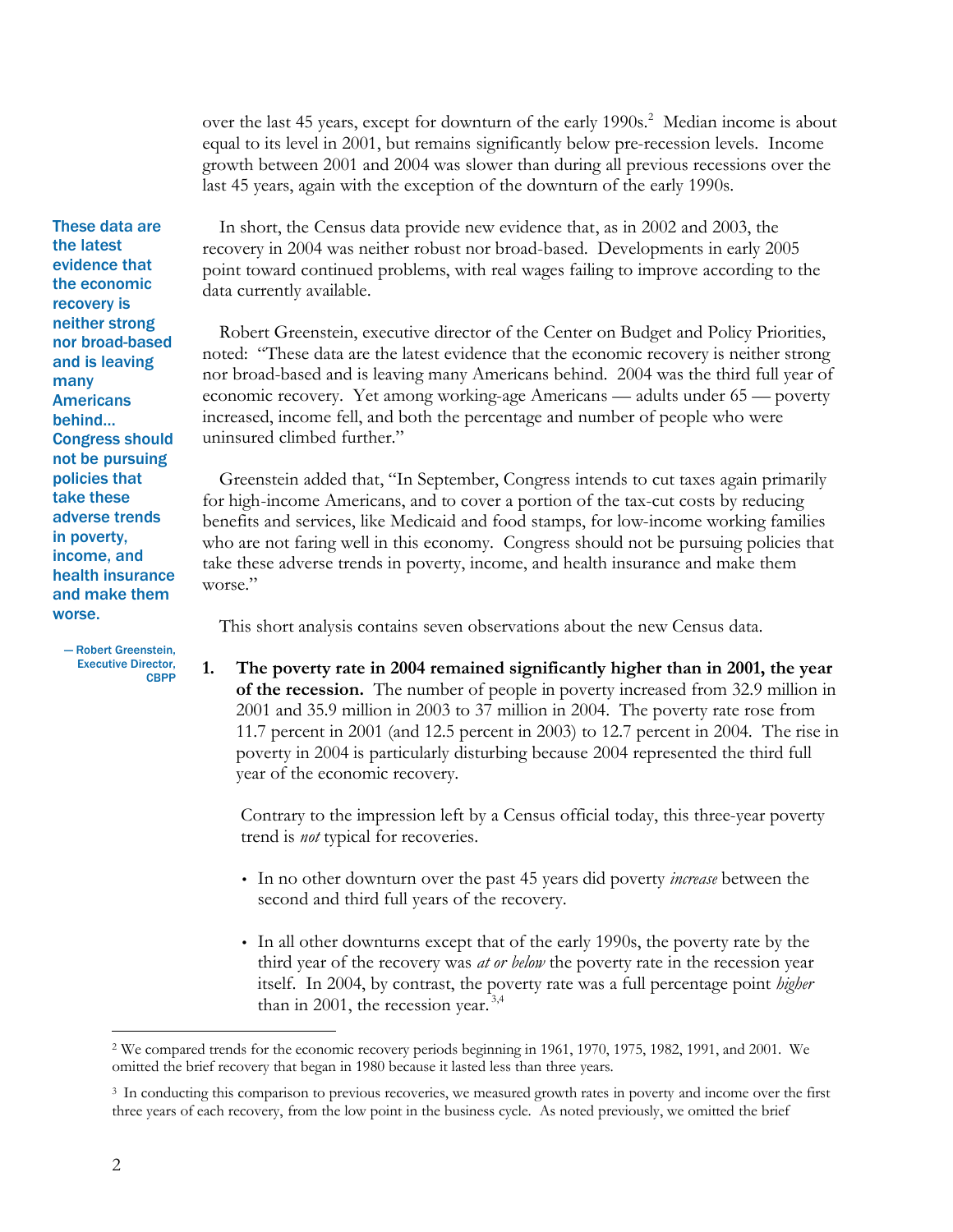This recovery stands out (as does that in the early 1990s). Three years of economic growth did not improve the circumstances of low-income Americans.

- **2. Overall median income in 2004 was unchanged as compared to 2003, but the income of the typical non-elderly household fell in 2004 as compared to 2003.** The real median income of *non-elderly* households was \$50,923 in 2004, almost \$600 below the 2003 level and \$1,600 below the level in 2001, the recession year.
- **3. Income growth during this recovery has been worse than all prior recoveries of the last 45 years, with the exception of the recession of the early 1990s.** In each of these prior recoveries (except the 1990s), median income in the third year of the recovery exceeded income in the recession year. In each of the four recessions prior to the 1990s, median income grew by between 1.8 percent and 8.3 percent from the recession year to the third year of the recovery. In this recession, median income has *fallen* by 1.5 percent since the recession year.<sup>5</sup>

In addition, in all of these prior recoveries (even *including* the recovery of the 1990s) overall median income *grew* between the second and third full years of the recovery.

- **4. The number of Americans who are uninsured climbed again in 2004. The percentage of people who are uninsured remained unchanged, but at a level well above the percentage in 2000, prior to the recession.** Some 45.8 million people were uninsured in 2004, an increase of 800,000 people over 2003. The percentage of the population without insurance remained unchanged at 15.7 percent. Since 2000, the number of uninsured has increased by 6 million, and the percentage of Americans without insurance has risen from 14.2 percent to 15.7 percent. The Census data show that the proportion of Americans lacking health insurance would have been even higher if it were not for the increase in the number of people covered by public health insurance, most notably Medicaid.
- **5. Some groups experienced losses in 2004.** Some groups and some parts of the country experienced increased poverty and deteriorating living standards in 2004.
	- Among regions, the **Midwest** fared worst. The poverty rate in that region increased from 10.7 percent to 11.6 percent, and the number of people living in poverty climbed by 600,000. In addition, real median household income in the Midwest fell by \$1,277 (from \$45,934 to \$44,657), or 2.8 percent. Poverty increased or median income fell in some other regions, but those changes were not statistically significant.

 $\overline{a}$ recovery that began in 1980. For recoveries that began part way through a calendar year — that is, before the fourth quarter of the year — we used a weighted average approach that incorporates data from the previous year. Thus, for the recovery that began in March 1991, we treated the starting year as the twelve months ending in March 1991, which we calculated as [.75 times the poverty rate in 1990] plus [.25 times the poverty rate in 1991].

<sup>4</sup> Because economic recoveries differ in their severity, some prefer to examine economic cycles by comparing the current year to the previous peak, that is, the year before the last recession began. Using this approach and comparing the third year of the economic recovery to the previous peak year, the poverty rate grew faster than the average growth in previous economic cycles and grew faster than any other prior economic cycle, except that of the early 1990s.

<sup>5</sup> For details of how this analysis was done, see footnote 2.